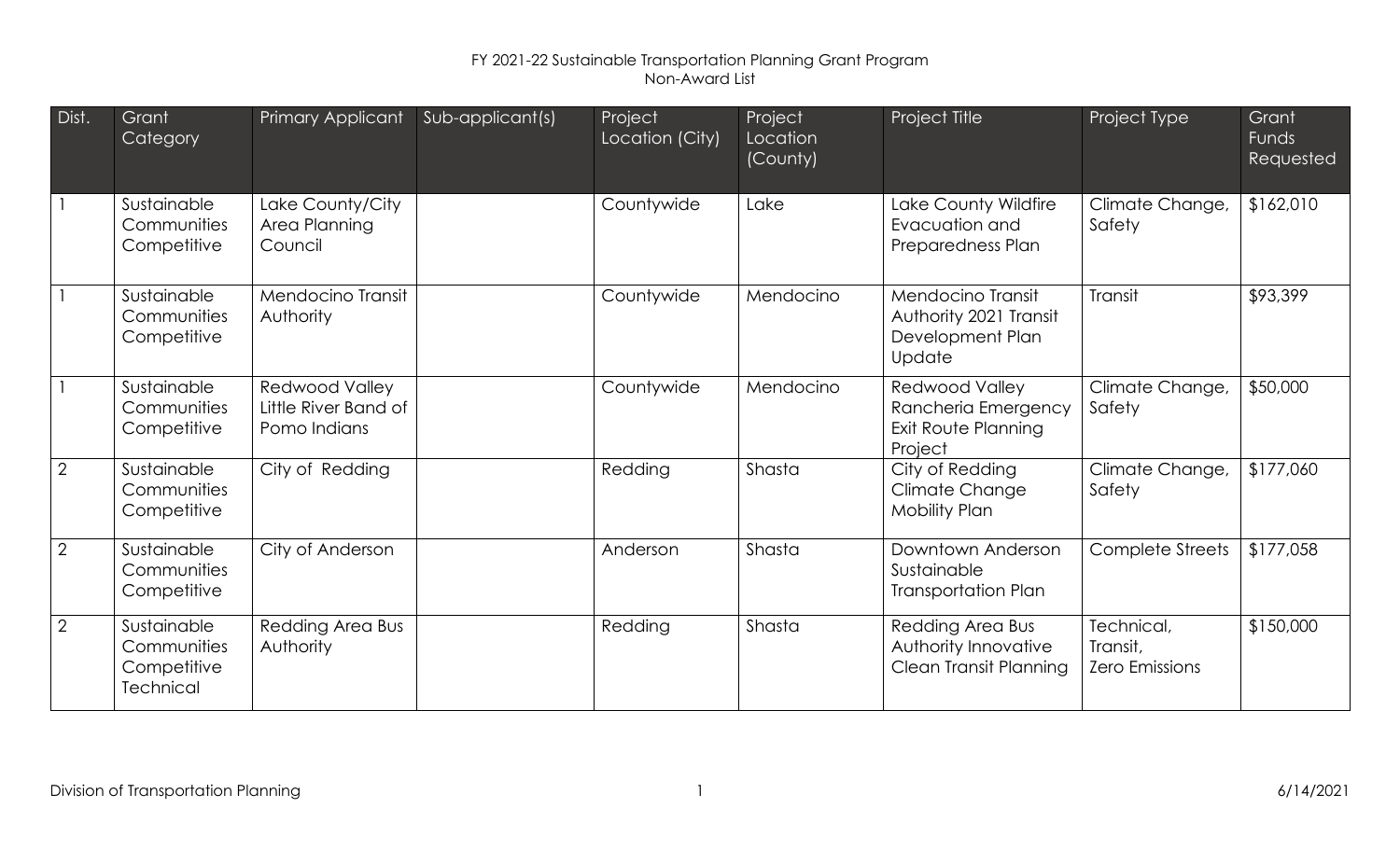| Dist.          | Grant<br>Category                                             | Primary Applicant                                    | Sub-applicant(s) | Project<br>Location (City) | Project<br>Location<br>(County) | Project Title                                                                 | Project Type             | Grant<br>Funds<br>Requested |
|----------------|---------------------------------------------------------------|------------------------------------------------------|------------------|----------------------------|---------------------------------|-------------------------------------------------------------------------------|--------------------------|-----------------------------|
| $\overline{2}$ | Sustainable<br>Communities<br>Competitive<br><b>Technical</b> | <b>Tehama County</b><br>Transportation<br>Commission |                  | Red Bluff                  | Tehama                          | <b>Tehama County</b><br>Public Incident<br>Response Plan                      | Safety                   | \$137,930                   |
| 3              | Sustainable<br>Communities<br>Competitive                     | City of Citrus<br><b>Heights</b>                     |                  | Citrus Heights             | Sacramento                      | Gateway Activation<br>Plan Project                                            | Active<br>Transportation | \$250,000                   |
| 3              | Sustainable<br>Communities<br>Competitive                     | City of Davis                                        |                  | Davis                      | Yolo                            | <b>Multi-Modal Network</b><br><b>Connectivity Plan</b>                        | Multimodal               | \$393,000                   |
| 3              | Sustainable<br>Communities<br>Competitive                     | City of Folsom                                       |                  | Folsom                     | Sacramento                      | <b>Folsom Boulevard</b><br>Overcrossing<br>Feasibility Study                  | Active<br>Transportation | \$177,060                   |
| 3              | Sustainable<br>Communities<br>Competitive                     | City of Roseville                                    |                  | Roseville                  | Placer                          | City of Roseville<br>Bicycle and<br>Pedestrian Freeway<br>Overcrossings Study | Active<br>Transportation | \$410,779                   |
| $\mathfrak{Z}$ | Sustainable<br>Communities<br>Competitive                     | City of<br>Sacramento                                |                  | Sacramento                 | Sacramento                      | Reimagining<br>Connections to and<br>through 12th Street                      | Multimodal               | \$270,000                   |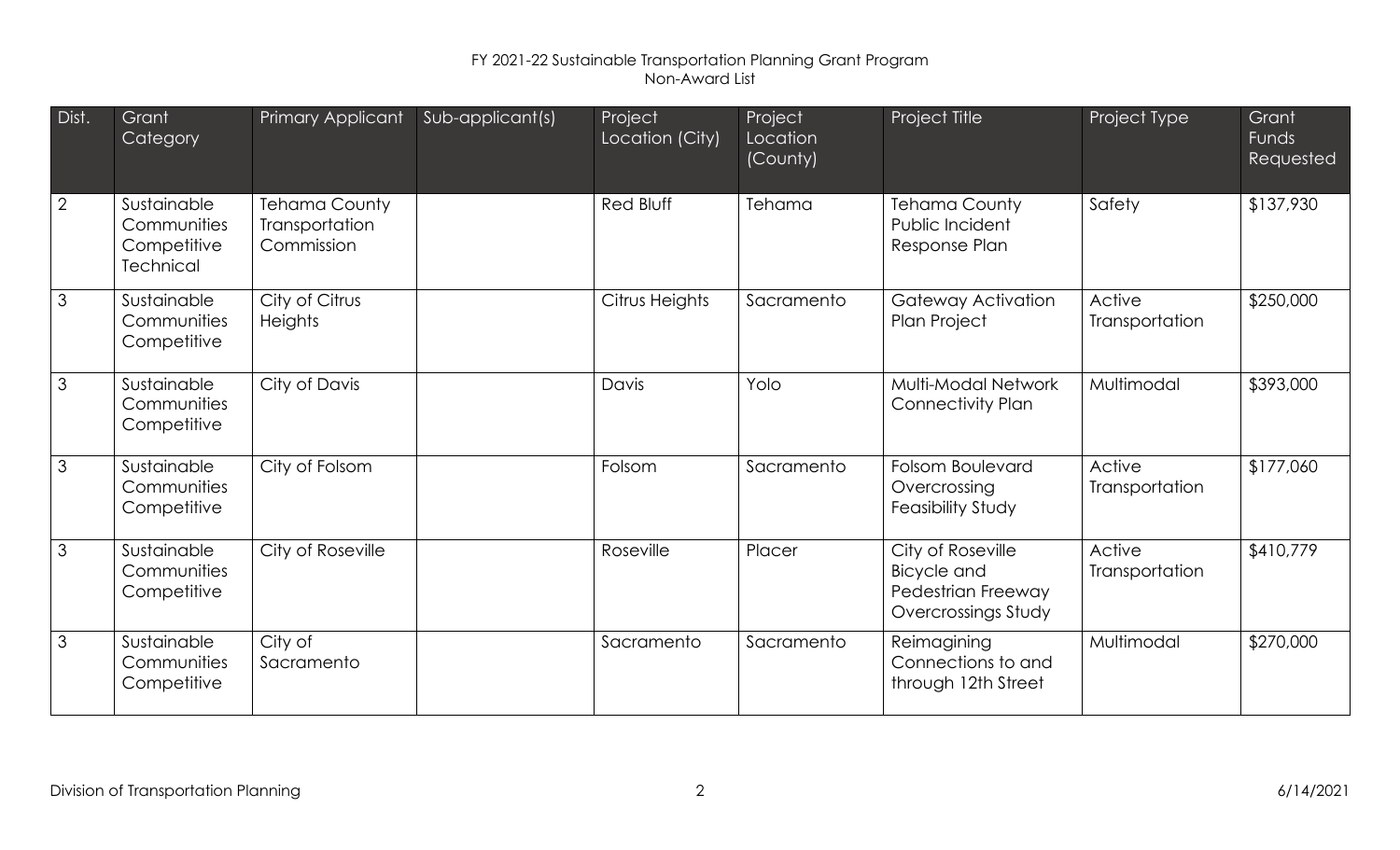| Dist.          | Grant<br>Category                                             | Primary Applicant                            | Sub-applicant(s)                   | Project<br>Location (City) | Project<br>Location<br>(County)                             | Project Title                                                            | Project Type                  | Grant<br>Funds<br>Requested |
|----------------|---------------------------------------------------------------|----------------------------------------------|------------------------------------|----------------------------|-------------------------------------------------------------|--------------------------------------------------------------------------|-------------------------------|-----------------------------|
| $\mathcal{S}$  | Sustainable<br>Communities<br>Competitive                     | City of<br>Sacramento                        |                                    | Sacramento                 | Sacramento                                                  | 15-Minute<br>Neighborhoods<br><b>Mobility Plan</b>                       | Multimodal                    | \$570,000                   |
| $\mathcal{S}$  | Sustainable<br>Communities<br>Competitive                     | City of<br>Sacramento                        |                                    | Sacramento                 | Sacramento                                                  | <b>Truxel Bridge Concept</b><br>and Feasibility Study                    | Multimodal                    | \$552,000                   |
| $\overline{3}$ | Sustainable<br>Communities<br>Competitive<br><b>Technical</b> | City of<br>Sacramento                        |                                    | Sacramento                 | Sacramento                                                  | Mixed-Income<br><b>Housing Vehicle Miles</b><br><b>Traveled Analysis</b> | Technical,<br>Data,<br>SB 743 | \$57,100                    |
| $\mathcal{S}$  | Strategic<br>Partnerships<br>Transit                          | Sacramento Area<br>Council of<br>Governments | WALKSacramento                     | Multiple                   | El Dorado<br>Placer<br>Sacramento<br>Sutter<br>Yolo<br>Yuba | <b>Shared Micromobility</b><br>Transit Integration and<br>Expansion plan | Transit                       | \$297,000                   |
| $\mathcal{S}$  | Sustainable<br>Communities<br>Competitive                     | Sacramento Area<br>Council of<br>Governments | <b>Health Education</b><br>Council |                            | El Dorado<br>Placer<br>Sacramento<br>Sutter<br>Yolo<br>Yuba | Blueprint for Engage,<br>Empower, Implement                              | Multimodal                    | \$300,000                   |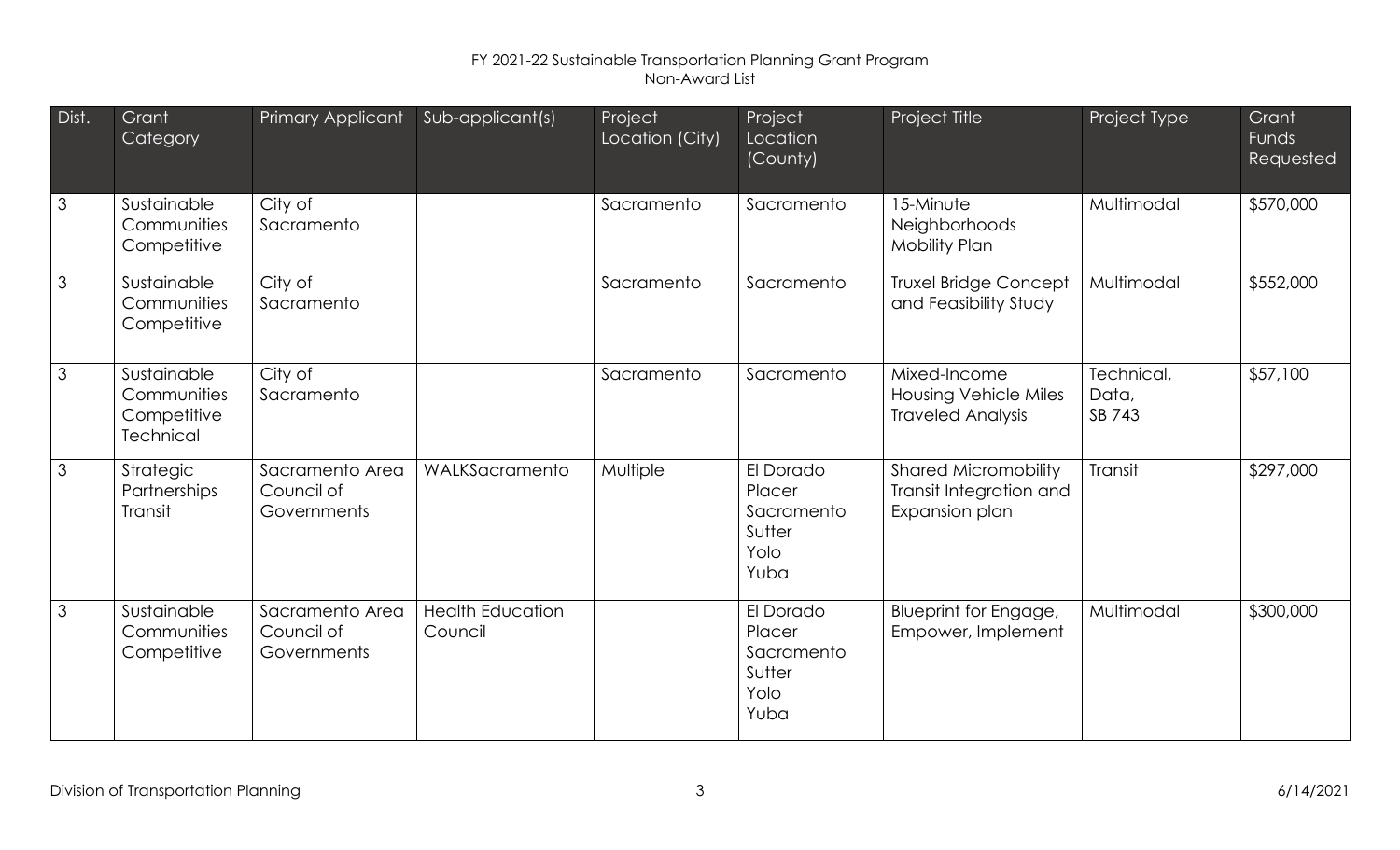| Dist.          | Grant<br>Category                                             | Primary Applicant                                   | Sub-applicant(s)                                                                                                      | Project<br>Location (City) | Project<br>Location<br>(County) | Project Title                                                                   | Project Type             | Grant<br><b>Funds</b><br>Requested |
|----------------|---------------------------------------------------------------|-----------------------------------------------------|-----------------------------------------------------------------------------------------------------------------------|----------------------------|---------------------------------|---------------------------------------------------------------------------------|--------------------------|------------------------------------|
| $\mathcal{S}$  | Sustainable<br>Communities<br>Competitive<br>Technical        | Sacramento Area<br>Council of<br>Governments        | <b>Placer County</b><br>Transportation<br><b>Planning Agency;</b><br>El Dorado County<br>Transportation<br>Commission | Multiple                   | Multiple                        | <b>Transportation Equity</b><br>Data and Analysis                               | Technical,<br>Data       | \$191,000                          |
| $\mathbf{3}$   | Sustainable<br>Communities<br>Competitive<br><b>Technical</b> | Sacramento Area<br>Council of<br><b>Governments</b> | <b>Placer County;</b><br>City of Rancho<br>Cordova                                                                    | Multiple                   | Multiple                        | <b>Vehicle Miles Traveled</b><br>Mitigation Banks<br><b>Feasibility Study</b>   | Technical,<br>SB 743     | \$107,000                          |
| $\overline{3}$ | Sustainable<br>Communities<br>Competitive                     | Sacramento<br>Regional Transit<br><b>District</b>   |                                                                                                                       | Sacramento                 | Sacramento                      | <b>Transit Action Plan</b><br>(Long Range) Update                               | <b>Transit</b>           | \$200,000                          |
| $\mathcal{S}$  | Sustainable<br>Communities<br>Competitive                     | <b>Town of Truckee</b>                              |                                                                                                                       | Town of<br>Truckee         | Nevada                          | Downtown Truckee<br>Railroad Pedestrian<br><b>Crossing Feasibility</b><br>Study | Active<br>Transportation | \$270,017                          |
| $\mathcal{S}$  | Sustainable<br>Communities<br>Competitive                     | Town of Truckee                                     |                                                                                                                       | Town of<br>Truckee         | Nevada                          | <b>Envision Donner Pass</b><br><b>Road Complete</b><br><b>Streets</b>           | <b>Complete Streets</b>  | \$354,120                          |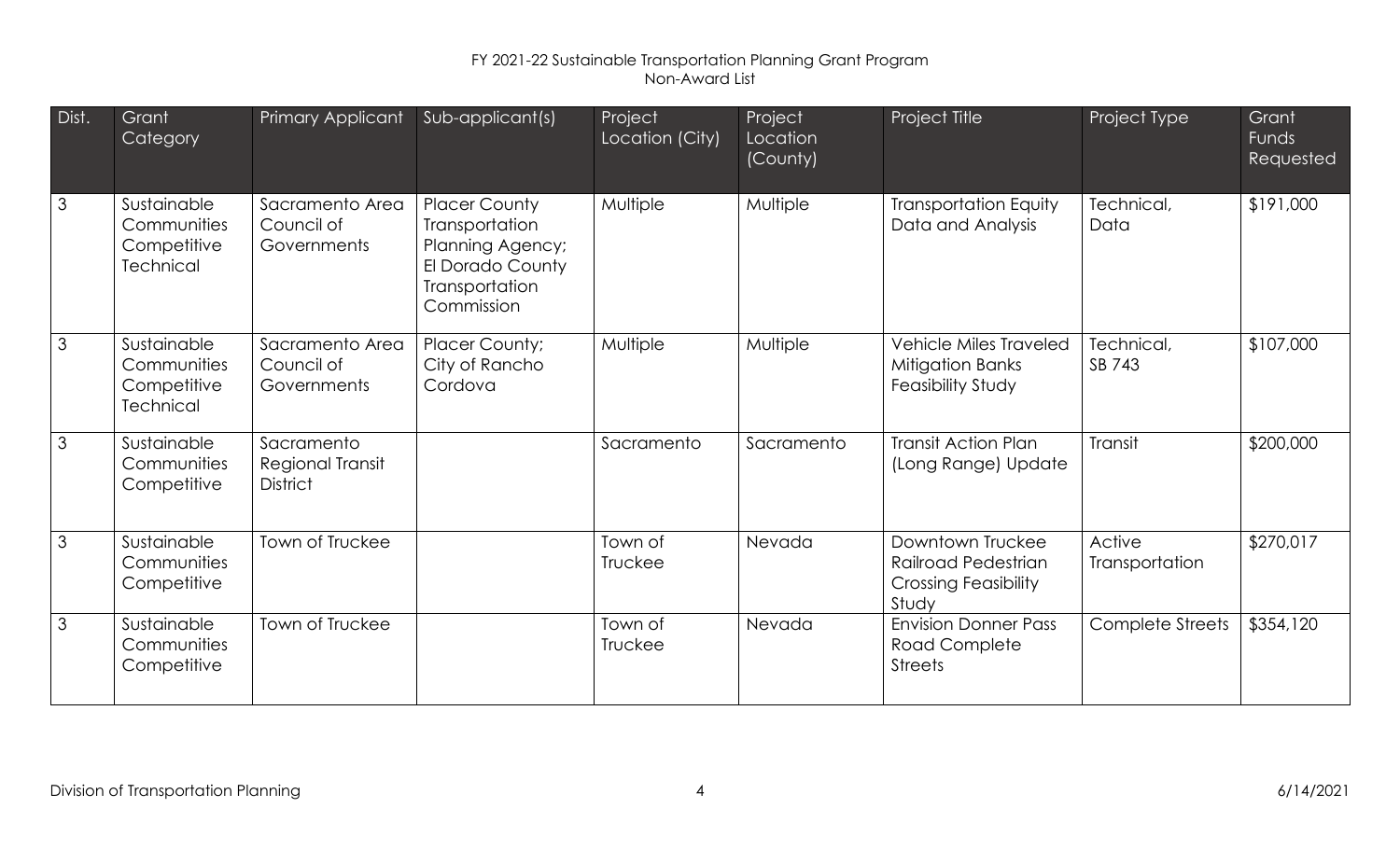| Dist.          | Grant<br>Category                                             | Primary Applicant                                       | Sub-applicant(s) | Project<br>Location (City) | Project<br>Location<br>(County) | Project Title                                                                                      | Project Type                                    | Grant<br>Funds<br>Requested |
|----------------|---------------------------------------------------------------|---------------------------------------------------------|------------------|----------------------------|---------------------------------|----------------------------------------------------------------------------------------------------|-------------------------------------------------|-----------------------------|
| 3              | Sustainable<br>Communities<br>Competitive<br><b>Technical</b> | Yolo County<br>Transportation<br><b>District</b>        |                  | Woodland                   | Yolo                            | <b>Zero Emission Fleet</b><br>and Facilities Plan                                                  | Technical,<br>Transit,<br><b>Zero Emissions</b> | \$177,060                   |
| 3              | Sustainable<br>Communities<br>Competitive                     | <b>Yolo County</b><br>Transportation<br>District (YCTD) |                  | Woodland                   | Yolo                            | YCTD 2022-2023<br>Planning Technician<br>Program                                                   | Transit                                         | \$106,236                   |
| 3              | Sustainable<br>Communities<br>Competitive<br><b>Technical</b> | Yuba County                                             |                  |                            | Yuba                            | Culvert Inventory and<br><b>Condition Survey</b>                                                   | Technical,<br>Data                              | \$556,200                   |
| $\overline{4}$ | Sustainable<br>Communities<br>Competitive                     | City of Alameda                                         |                  | City of<br>Alameda         | Alameda                         | Northern Shoreline<br><b>Adaptation Project</b><br>near Posey/Webster<br>Tubes (State Route<br>260 | Climate Change                                  | \$425,000                   |
| $\overline{4}$ | Sustainable<br>Communities<br>Competitive                     | City of East Palo<br>Alto                               |                  | City of East Palo<br>Alto  | Santa Clara                     | University Avenue<br><b>Complete Streets Plan</b>                                                  | <b>Complete Streets</b>                         | \$354,120                   |
| $\overline{4}$ | Sustainable<br>Communities<br>Competitive                     | City of Fremont                                         |                  | City of Fremont            | Alameda                         | East Bay Greenway<br><b>Trail Study</b>                                                            | Active<br>Transportation                        | \$239,474                   |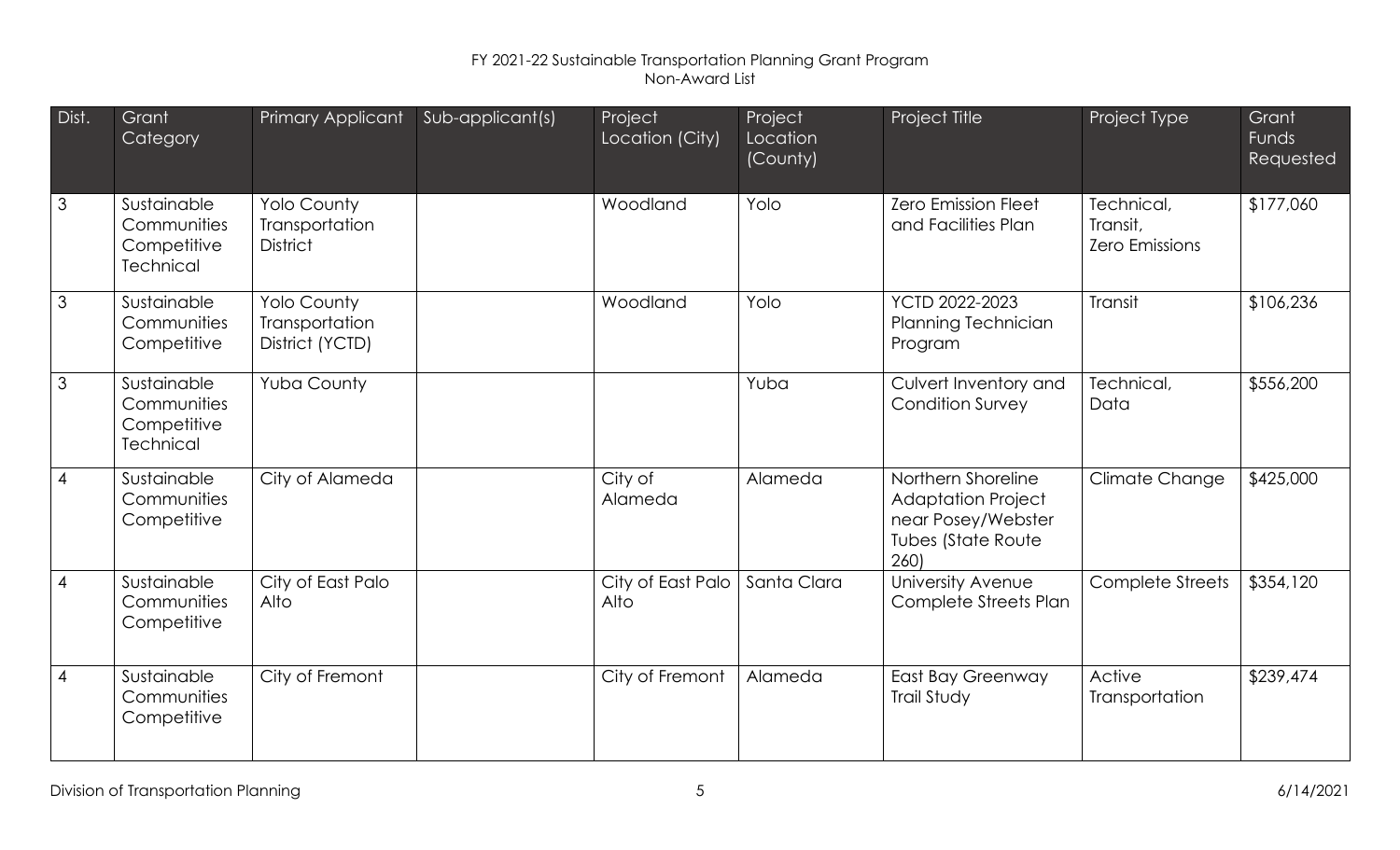| Dist.          | Grant<br>Category                                             | <b>Primary Applicant</b>                                               | Sub-applicant(s)                   | Project<br>Location (City) | Project<br>Location<br>(County) | Project Title                                                                                        | Project Type                        | Grant<br>Funds<br>Requested |
|----------------|---------------------------------------------------------------|------------------------------------------------------------------------|------------------------------------|----------------------------|---------------------------------|------------------------------------------------------------------------------------------------------|-------------------------------------|-----------------------------|
| $\overline{4}$ | Sustainable<br>Communities<br>Competitive                     | City of Menlo Park                                                     |                                    | City of Menlo<br>Park      | San Mateo                       | Menlo Park Shuttle<br>Assessment                                                                     | Transit                             | \$153,000                   |
| $\overline{4}$ | Sustainable<br><b>Communities</b><br>Competitive              | City of Millbrae                                                       | Millbrae School<br><b>District</b> | City of Milbrae            | San Mateo                       | City of Millbrae<br>Citywide Safe Routes<br>to Schools Planning<br>Project                           | Active<br>Transportation,<br>Safety | \$195,000                   |
| $\overline{4}$ | Sustainable<br>Communities<br>Competitive                     | City of Richmond                                                       |                                    | City of<br>Richmond        | Contra Costa                    | Sustainable and<br>Multimodal<br>Transportation<br><b>Planning Project</b>                           | Multimodal                          | \$472,000                   |
| $\overline{4}$ | Sustainable<br>Communities<br>Competitive                     | City of Sunnyvale                                                      |                                    | City of<br>Sunnyvale       | Santa Clara                     | Improvement to Bike<br>and Pedestrian<br>Access at Sunnyvale<br><b>Caltrain Station</b>              | Active<br>Transportation            | \$309,855                   |
| $\overline{4}$ | Sustainable<br>Communities<br>Competitive<br><b>Technical</b> | City/County<br>Association of<br>Governments of<br>San Mateo<br>County |                                    |                            | San Mateo                       | Development of<br><b>Vehicle Miles Traveled</b><br>and Greenhouse Gas<br>Model Mitigation<br>Program | Technical,<br>SB 743                | \$531,180                   |
| $\overline{4}$ | Sustainable<br>Communities<br>Competitive<br><b>Technical</b> | Contra Costa<br>Transportation<br>Authority                            |                                    | Countywide                 | Contra Costa                    | Contra Costa Vehicle<br>Miles Traveled and<br><b>Mitigation Calculator</b><br>Tool                   | Technical,<br>SB 743                | \$209,509                   |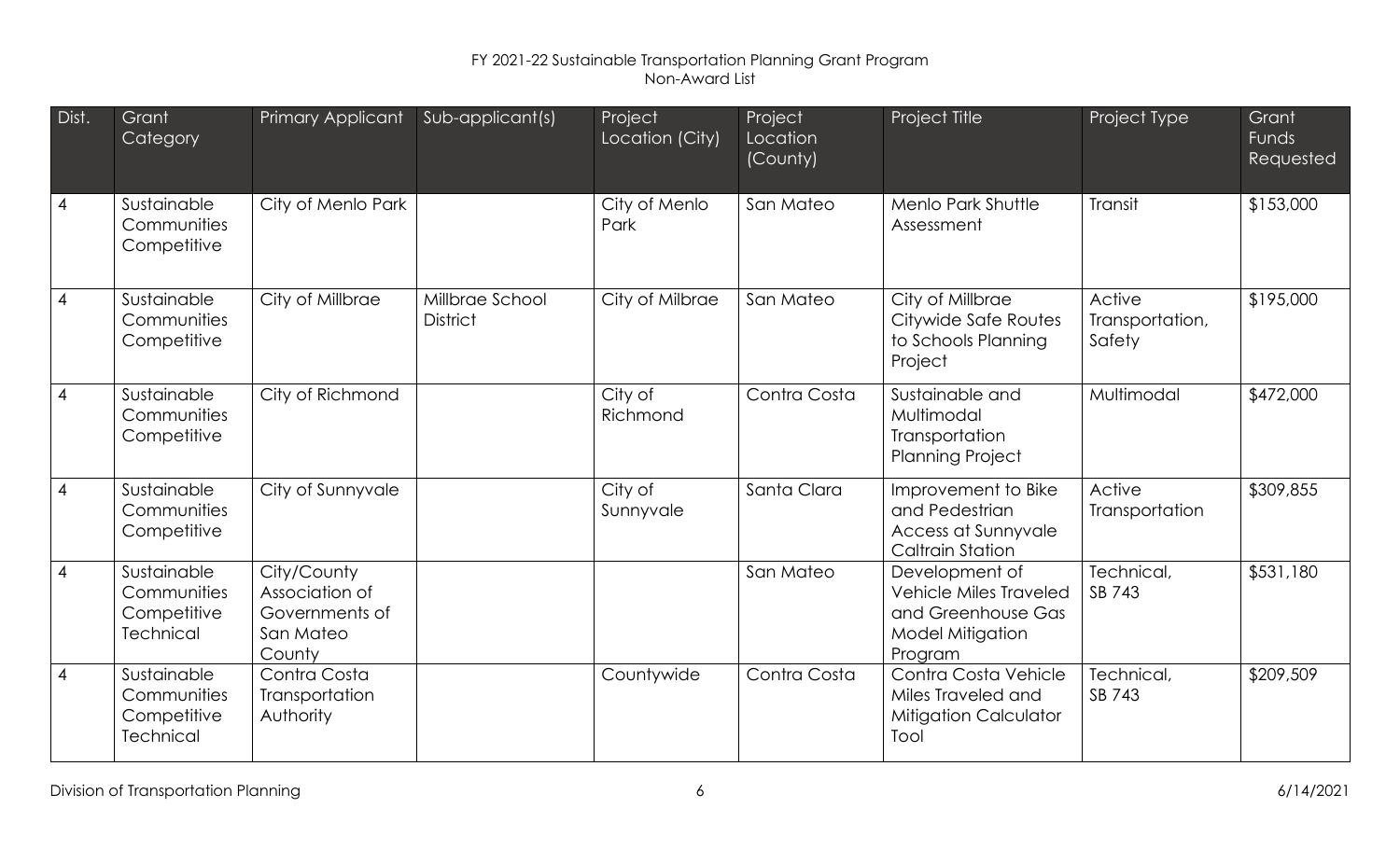| Dist.          | Grant<br>Category                                             | Primary Applicant                                              | Sub-applicant(s)                                                                            | Project<br>Location (City)    | Project<br>Location<br>(County) | Project Title                                                                                        | Project Type          | Grant<br>Funds<br>Requested |
|----------------|---------------------------------------------------------------|----------------------------------------------------------------|---------------------------------------------------------------------------------------------|-------------------------------|---------------------------------|------------------------------------------------------------------------------------------------------|-----------------------|-----------------------------|
| $\overline{4}$ | Sustainable<br>Communities<br>Competitive                     | <b>Marin County</b><br>Parks and Open<br><b>Space District</b> | Golden Gate<br><b>National Parks</b><br>Conservancy                                         | Marin City                    | Marin                           | Southern Marin Bay<br><b>Trail Sea Level Rise</b><br><b>Adaptation Project</b>                       | Climate Change        | \$614,000                   |
| $\overline{4}$ | Sustainable<br>Communities<br>Competitive                     | Metropolitan<br>Transportation<br>Commission                   | Nuestra Casa;<br>Acterra                                                                    | Menlo Park,<br>East Palo Alto | San Mateo                       | Master Plan for<br><b>Adaptive Capacity</b><br>and Resilience: [At]<br>Dumbarton Bridge              | Climate Change        | \$550,000                   |
| $\overline{4}$ | Sustainable<br>Communities<br>Competitive<br><b>Technical</b> | Metropolitan<br>Transportation<br>Commission                   | San Francisco Bay<br>Area Rapid Transit<br>District;<br>City of Oakland;<br>City of Fremont | <b>Bay Area</b>               | <b>Bay Area</b>                 | <b>Regional Curbside</b><br>Data Management<br>and Policy Toolkit                                    | Technical,<br>Data    | \$325,000                   |
| $\overline{4}$ | Sustainable<br>Communities<br>Competitive                     | Metropolitan<br>Transportation<br>Commission                   | Contra Costa<br>Transportation<br>Authority                                                 | <b>Bay Area</b>               | <b>Bay Area</b>                 | <b>Bay Area Safety/Vision</b><br>Zero Planning: Early<br>Outreach and<br><b>Technical Assistance</b> | Multimodal,<br>Safety | \$500,000                   |
| $\overline{4}$ | Sustainable<br>Communities<br>Competitive                     | San Francisco Bay<br>Area Rapid Transit<br><b>District</b>     |                                                                                             | <b>Bay Area</b>               | <b>Bay Area</b>                 | Planning for<br>Sustainable Paratransit<br><b>Regional Travel</b>                                    | <b>Transit</b>        | \$260,000                   |
| $\overline{4}$ | Sustainable<br>Communities<br>Competitive<br><b>Technical</b> | Solano<br>Transportation<br>Authority                          |                                                                                             |                               | Solano                          | Solano County<br><b>Vehicle Miles Traveled</b><br>Mitigation Program                                 | Technical,<br>SB 743  | \$500,000                   |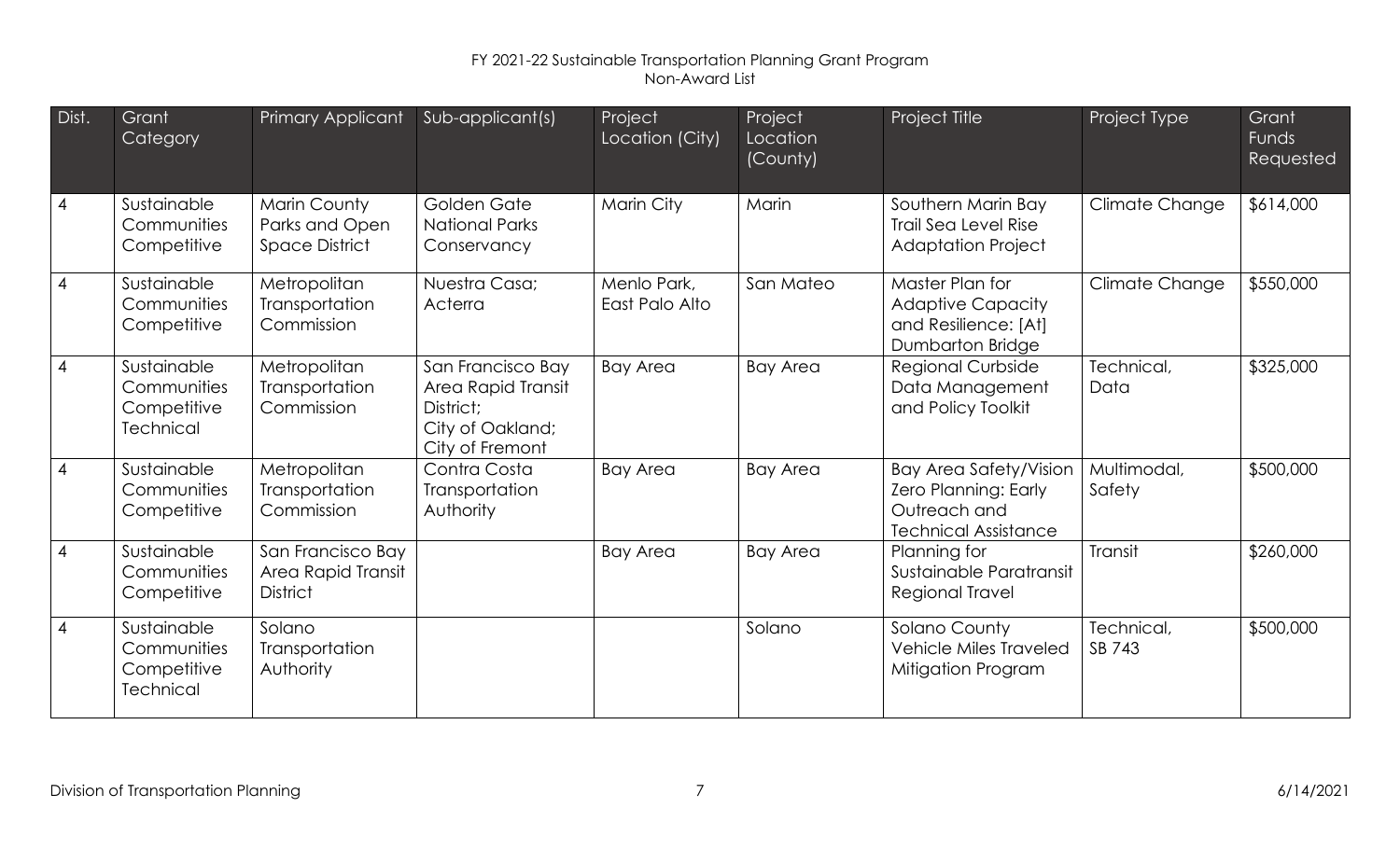| Dist.          | Grant<br>Category                                             | Primary Applicant                                                                           | Sub-applicant(s)                            | Project<br>Location (City)                    | Project<br>Location<br>(County) | Project Title                                                                                                                | Project Type             | Grant<br>Funds<br>Requested |
|----------------|---------------------------------------------------------------|---------------------------------------------------------------------------------------------|---------------------------------------------|-----------------------------------------------|---------------------------------|------------------------------------------------------------------------------------------------------------------------------|--------------------------|-----------------------------|
| $\overline{4}$ | Sustainable<br>Communities<br>Competitive                     | Sonoma County<br>Transportation<br>Authority                                                |                                             | multiple                                      | Sonoma                          | Countywide Active<br>Transportation Plan for<br>Sonoma County                                                                | Active<br>Transportation | \$525,000                   |
| $\overline{4}$ | Sustainable<br>Communities<br>Competitive<br><b>Technical</b> | <b>Town of Danville</b>                                                                     |                                             | City of Danville                              | Contra Costa                    | Development of a<br><b>Vehicle Miles Traveled</b><br>Mitigation Program<br>and Framework                                     | Technical,<br>SB 743     | \$88,500                    |
| $\overline{4}$ | Sustainable<br>Communities<br>Competitive                     | Town of Los Gatos                                                                           |                                             | Town of Los<br>Gatos                          | Santa Clara                     | <b>Barrier Crossing</b><br>Enhancement Study<br>for the Los Gatos<br>Creek Trail/<br>Winchester<br><b>Boulevard Corridor</b> | Active<br>Transportation | \$470,000                   |
| $\overline{4}$ | Sustainable<br>Communities<br>Competitive                     | West Contra<br>Costa<br>Transportation<br>Advisory<br>Committee (Joint<br>Powers Authority) | Contra Costa<br>County;<br>City of Richmond | City of<br>Richmond,<br>Unincorporated<br>Cty | Contra Costa                    | Richmond Pkwy<br><b>Environmental Justice</b><br>and Regional Mobility<br>Study                                              | Multimodal               | \$690,083                   |
| $\overline{5}$ | Sustainable<br>Communities<br>Competitive                     | County of Santa<br><b>Barbara</b>                                                           |                                             | Santa Barbara                                 | Santa Barbara                   | Countywide<br>Sustainable<br>Recreation and Multi-<br>modal Transportation<br>Plan                                           | Multimodal               | \$221,546                   |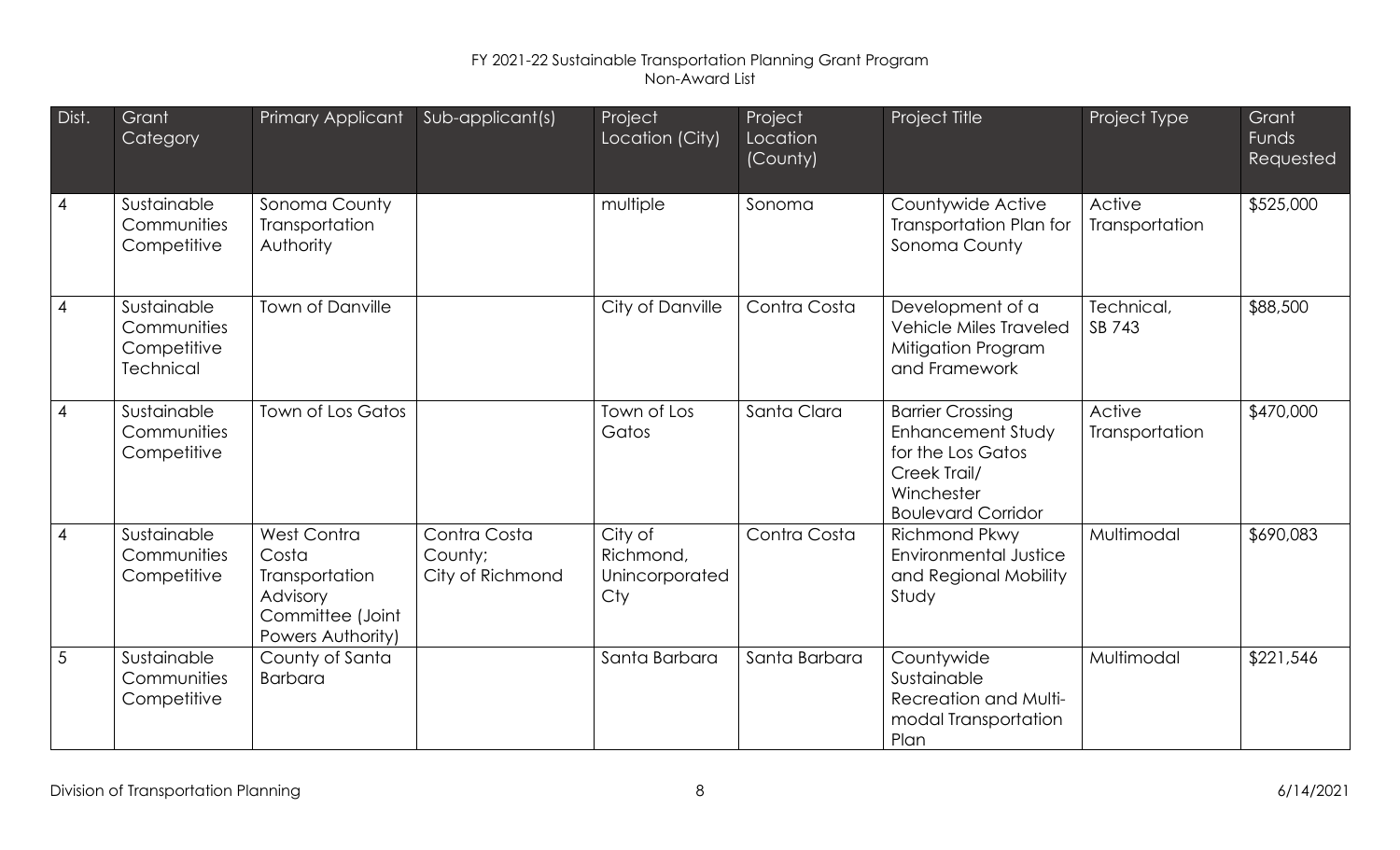| Dist.           | Grant<br>Category                                             | Primary Applicant                                        | Sub-applicant(s)                                                   | Project<br>Location (City) | Project<br>Location<br>(County) | Project Title                                                                                    | Project Type             | Grant<br><b>Funds</b><br><b>Requested</b> |
|-----------------|---------------------------------------------------------------|----------------------------------------------------------|--------------------------------------------------------------------|----------------------------|---------------------------------|--------------------------------------------------------------------------------------------------|--------------------------|-------------------------------------------|
| $\overline{5}$  | Sustainable<br>Communities<br>Competitive                     | Monterey-Salinas<br><b>Transit District</b>              |                                                                    | Salinas                    | Monterey                        | East Alisal Bus Rapid<br>Transit and Salinas<br><b>Transit Center</b><br><b>Relocation Study</b> | Transit                  | \$463,100                                 |
| $5\overline{5}$ | Sustainable<br>Communities<br>Competitive                     | Monterey-Salinas<br><b>Transit District</b>              |                                                                    | Marina                     | Monterey                        | Study to Reduce<br><b>Vehicle Miles Traveled</b><br>with Transit Mitigation<br><b>Banking</b>    | Technical,<br>Transit    | \$231,522                                 |
| $5\phantom{.0}$ | Sustainable<br>Communities<br>Competitive<br><b>Technical</b> | San Luis Obispo<br>Council Of<br>Governments             | San Luis Obispo<br>County Air Pollution<br><b>Control District</b> | San Luis Obispo            | San Luis Obispo                 | San Luis Obispo<br><b>County Vehicle Miles</b><br><b>Traveled Mitigation</b><br>Program          | Technical,<br>SB 743     | \$295,000                                 |
| $5\overline{5}$ | Sustainable<br>Communities<br>Competitive                     | San Luis Obispo<br>Council of<br>Governments             | <b>Local Government</b><br>Commission                              | San Luis Obispo            | San Luis Obispo                 | San Luis Obispo<br>Regional and Intercity<br>Active Transportation<br>Wayfinding Plan            | Active<br>Transportation | \$192,000                                 |
| $5\overline{5}$ | Sustainable<br>Communities<br>Competitive                     | San Luis Obispo<br>Regional Transit<br>Authority         |                                                                    | San Luis Obispo            | San Luis Obispo                 | San Luis Obispo<br>County Transit<br>Agencies,<br>Coordinated Joint<br>Plans                     | <b>Transit</b>           | \$222,650                                 |
| $5\phantom{.0}$ | Sustainable<br>Communities<br>Competitive                     | Santa Barbara<br>County<br>Association of<br>Governments | City of Buellton                                                   | <b>Buellton</b>            | Santa Barbara                   | Highway 246 Livable<br>Street Project -<br><b>Buellton</b>                                       | Complete Streets         | \$150,000                                 |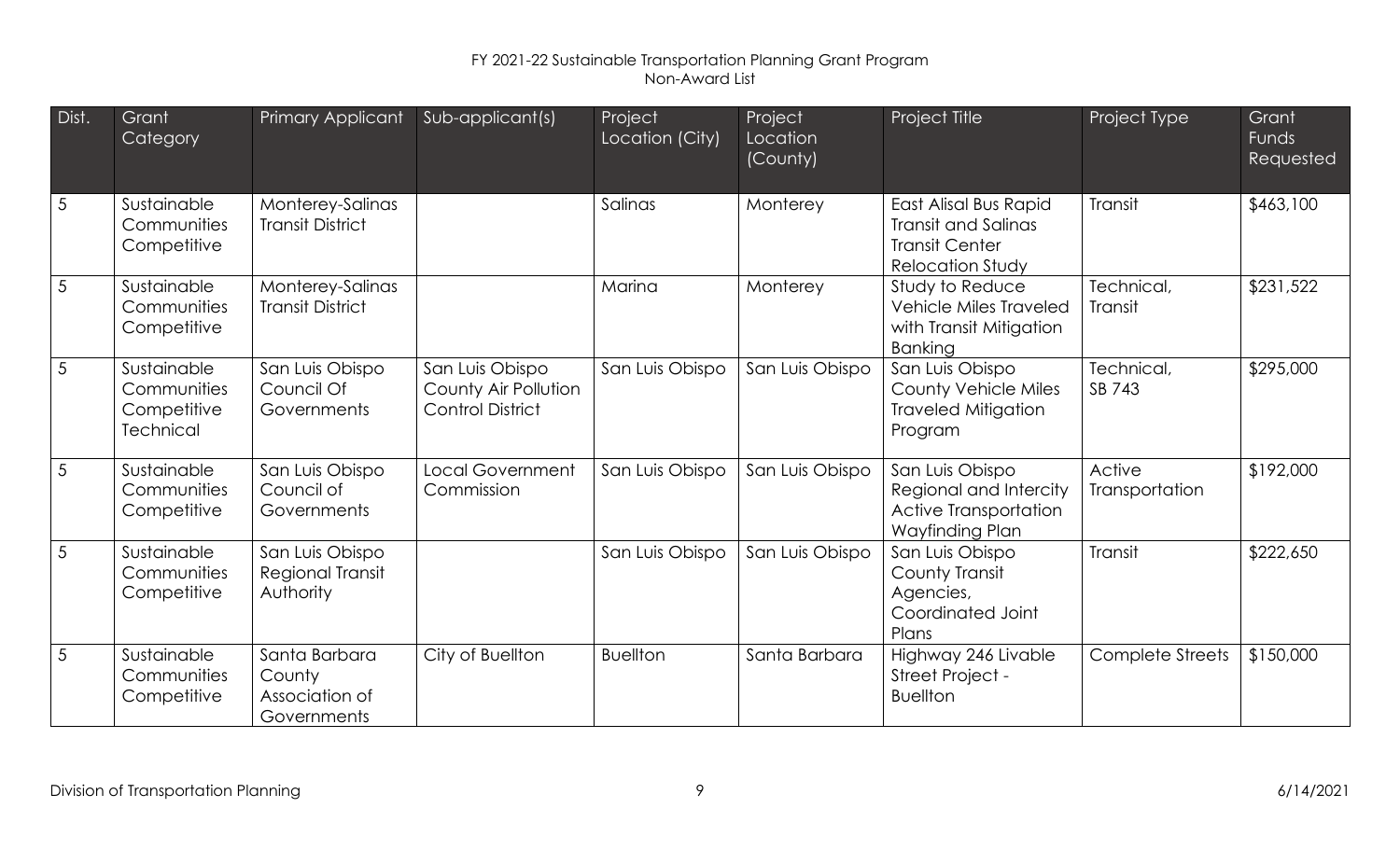| Dist.            | Grant<br>Category                         | <b>Primary Applicant</b>                                    | Sub-applicant(s)                         | Project<br>Location (City)                  | Project<br>Location<br>(County) | Project Title                                                                              | Project Type             | Grant<br>Funds<br>Requested |
|------------------|-------------------------------------------|-------------------------------------------------------------|------------------------------------------|---------------------------------------------|---------------------------------|--------------------------------------------------------------------------------------------|--------------------------|-----------------------------|
| 5                | Sustainable<br>Communities<br>Competitive | Santa Barbara<br>County<br>Association of<br>Gov'ts (SBCAG) | Community<br>Partners in Caring          | Countywide                                  | Santa Barbara                   | <b>SBCAG Coordinated</b><br>Public Transit Human<br>Services<br><b>Transportation Plan</b> | <b>Transit</b>           | \$125,000                   |
| $\overline{6}$   | Sustainable<br>Communities<br>Competitive | City of Bakersfield                                         |                                          | <b>Bakersfield</b>                          | Kern                            | <b>Bakersfield Bicycle</b><br><b>Transportation Plan</b>                                   | Active<br>Transportation | \$442,650                   |
| $\boldsymbol{6}$ | Sustainable<br>Communities<br>Competitive | City of Fresno                                              |                                          | Fresno                                      | Fresno                          | City of Fresno Active<br><b>Transportation Plan</b><br>Update                              | Active<br>Transportation | \$287,722                   |
| $\overline{6}$   | Sustainable<br>Communities<br>Competitive | City of Mendota                                             |                                          | Mendota                                     | Fresno                          | City of Mendota State<br>Route (SR) 33 and SR<br>180 Corridor<br><b>Enhancement Plan</b>   | Corridor                 | \$166,436                   |
| $\boldsymbol{6}$ | Sustainable<br>Communities<br>Competitive | Kern Council of<br>Governments<br>(KCOG)                    | County of Kern                           | Seven rural<br>cities within<br>Kern County | Kern                            | <b>KCOG/Kern County</b><br><b>Rural Transit</b><br>Consolidation<br>Study/Strategy         | Transit                  | \$300,000                   |
| $\overline{6}$   | Sustainable<br>Communities<br>Competitive | Kern Council of<br>Governments                              | Golden Empire<br><b>Transit District</b> | <b>Bakersfield</b>                          | Kern                            | Metropolitan<br><b>Bakersfield Long-</b><br>Range Transportation<br>Plan Update            | Transit                  | \$300,000                   |
| $\boldsymbol{6}$ | Sustainable<br>Communities<br>Competitive | <b>Madera County</b>                                        |                                          | North Fork                                  | Madera                          | North Fork Bicycle and<br>Pedestrian<br>Improvements<br><b>Planning Project</b>            | Active<br>Transportation | \$300,000                   |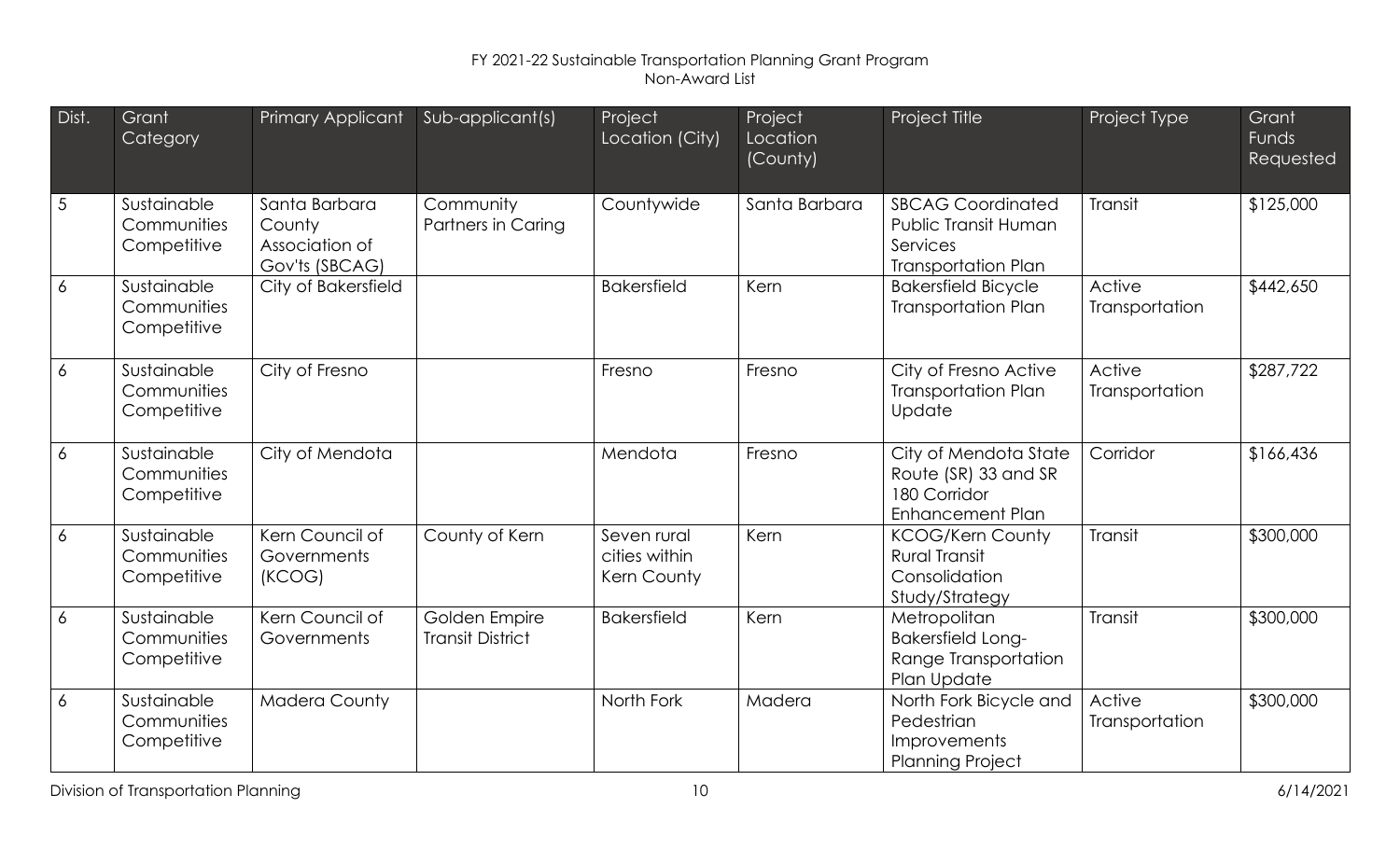| Dist.          | Grant<br>Category                                             | Primary Applicant                                         | Sub-applicant(s)                                   | Project<br>Location (City) | Project<br>Location<br>(County) | Project Title                                                                                                        | Project Type                    | Grant<br><b>Funds</b><br>Requested |
|----------------|---------------------------------------------------------------|-----------------------------------------------------------|----------------------------------------------------|----------------------------|---------------------------------|----------------------------------------------------------------------------------------------------------------------|---------------------------------|------------------------------------|
| $\overline{6}$ | Sustainable<br>Communities<br>Competitive                     | <b>Madera County</b>                                      |                                                    | La Vina                    | Madera                          | La Vina Mobility<br><b>Improvements</b><br><b>Planning Project</b>                                                   | Multimodal                      | \$300,000                          |
| $\overline{6}$ | Strategic<br>Partnerships<br><b>Transit</b>                   | <b>Tulare County</b><br>Association of<br>Governments     | <b>Tulare County</b><br>Regional Transit<br>Agency | Multiple cities            | Tulare                          | <b>Tulare County</b><br>Regional Transit<br><b>Agency Short Range</b><br><b>Transit Plan</b>                         | <b>Transit</b>                  | \$265,590                          |
| $\overline{7}$ | Sustainable<br>Communities<br>Competitive                     | City of Alhambra                                          |                                                    | Alhambra                   | Los Angeles                     | Alhambra<br>Environmental<br>Sustainability Plan                                                                     | <b>General Plan-</b><br>related | \$300,000                          |
| $\overline{7}$ | Sustainable<br>Communities<br>Competitive                     | City of Culver City                                       |                                                    | Culver City                | Los Angeles                     | Fox Hills Master Plan                                                                                                | <b>General Plan-</b><br>related | \$619,000                          |
| $\overline{7}$ | Sustainable<br>Communities<br>Competitive<br><b>Technical</b> | City of Los<br>Angeles<br>Department of<br>Transportation |                                                    | Los Angeles                | Los Angeles                     | Understanding<br>Transportation<br>Behavior Change in<br>the Era of Uncertainty<br>and Disruption                    | Technical,<br>SB 743            | \$508,000                          |
| $\overline{7}$ | Sustainable<br>Communities<br>Competitive<br><b>Technical</b> | County of Los<br>Angeles                                  | South East Los<br>Angeles<br>Collaborative         | Los Angeles                | Los Angeles                     | Los Angeles County's<br><b>Technical Report to</b><br>Accelerate Uptake of<br><b>Shared and Electric</b><br>Mobility | Technical,<br>Data              | \$680,000                          |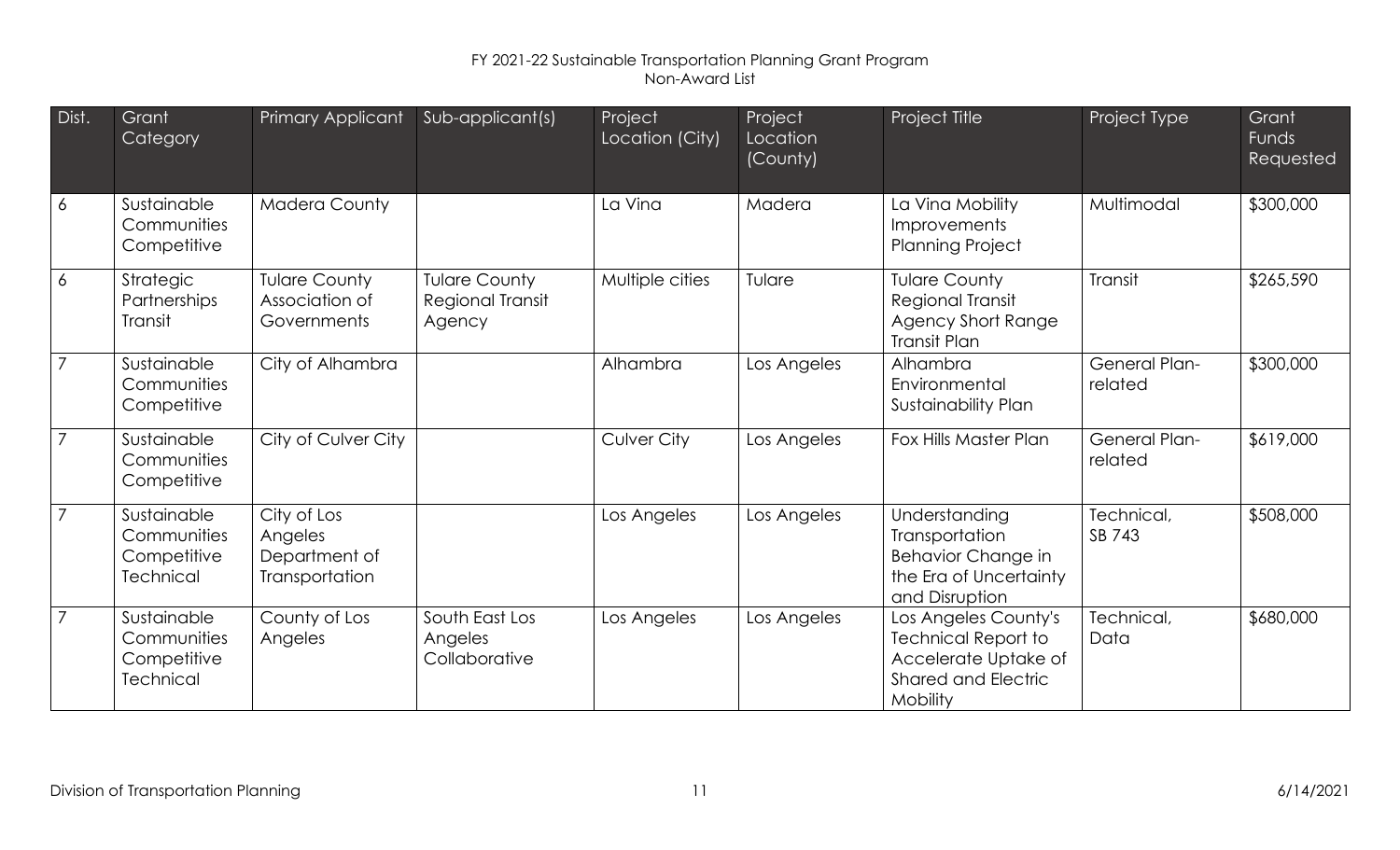| Dist.          | Grant<br>Category                                             | Primary Applicant                                                    | Sub-applicant(s)                                    | Project<br>Location (City)         | Project<br>Location<br>(County)                                             | Project Title                                                                                                  | Project Type         | Grant<br>Funds<br>Requested |
|----------------|---------------------------------------------------------------|----------------------------------------------------------------------|-----------------------------------------------------|------------------------------------|-----------------------------------------------------------------------------|----------------------------------------------------------------------------------------------------------------|----------------------|-----------------------------|
| $\overline{7}$ | Sustainable<br>Communities<br>Competitive                     | <b>Eco-Rapid Transit</b><br>(Orangeline<br>Development<br>Authority) |                                                     | Multiple                           | Los Angeles                                                                 | Comprehensive<br><b>Community Corridor</b><br>Transportation<br>Strategy                                       | Transit              | \$487,588                   |
| $\overline{7}$ | Sustainable<br>Communities<br>Competitive                     | <b>Gateway Cities</b><br>Council of<br>Governments                   |                                                     | Paramount                          | Los Angeles                                                                 | Strategic<br><b>Transportation Plan</b><br>Update                                                              | Multimodal           | \$700,000                   |
| $\overline{7}$ | Sustainable<br>Communities<br>Competitive                     | Southern<br>California<br>Association of<br>Governments              |                                                     | Metrolink<br><b>Station Cities</b> | Imperial<br>Los Angeles<br>Orange<br>Riverside<br>San Bernardino<br>Ventura | <b>Metrolink Network</b><br><b>Transit-Oriented</b><br>Development and<br>Economic<br>Development              | Transit              | \$250,000                   |
| $\overline{7}$ | Sustainable<br>Communities<br>Competitive                     | Southern<br>California<br>Association of<br>Governments              | University of<br>California, Los<br>Angeles         | Los Angeles                        | Los Angeles                                                                 | South Los Angeles<br><b>Community Mobility</b><br>Needs Study for Better<br>Public Health                      | Multimodal           | \$128,206                   |
| $\overline{7}$ | Sustainable<br>Communities<br>Competitive<br><b>Technical</b> | Southern<br>California<br>Association of<br>Governments<br>(SCAG)    | City of Pasadena<br>Department of<br>Transportation | <b>SCAG Region</b>                 | Imperial<br>Los Angeles<br>Orange<br>Riverside<br>San Bernardino<br>Ventura | <b>SCAG Regional</b><br>Senate Bill 743 Vehicle<br><b>Miles Traveled</b><br><b>Reduction Analysis</b><br>Study | Technical,<br>SB 743 | \$301,800                   |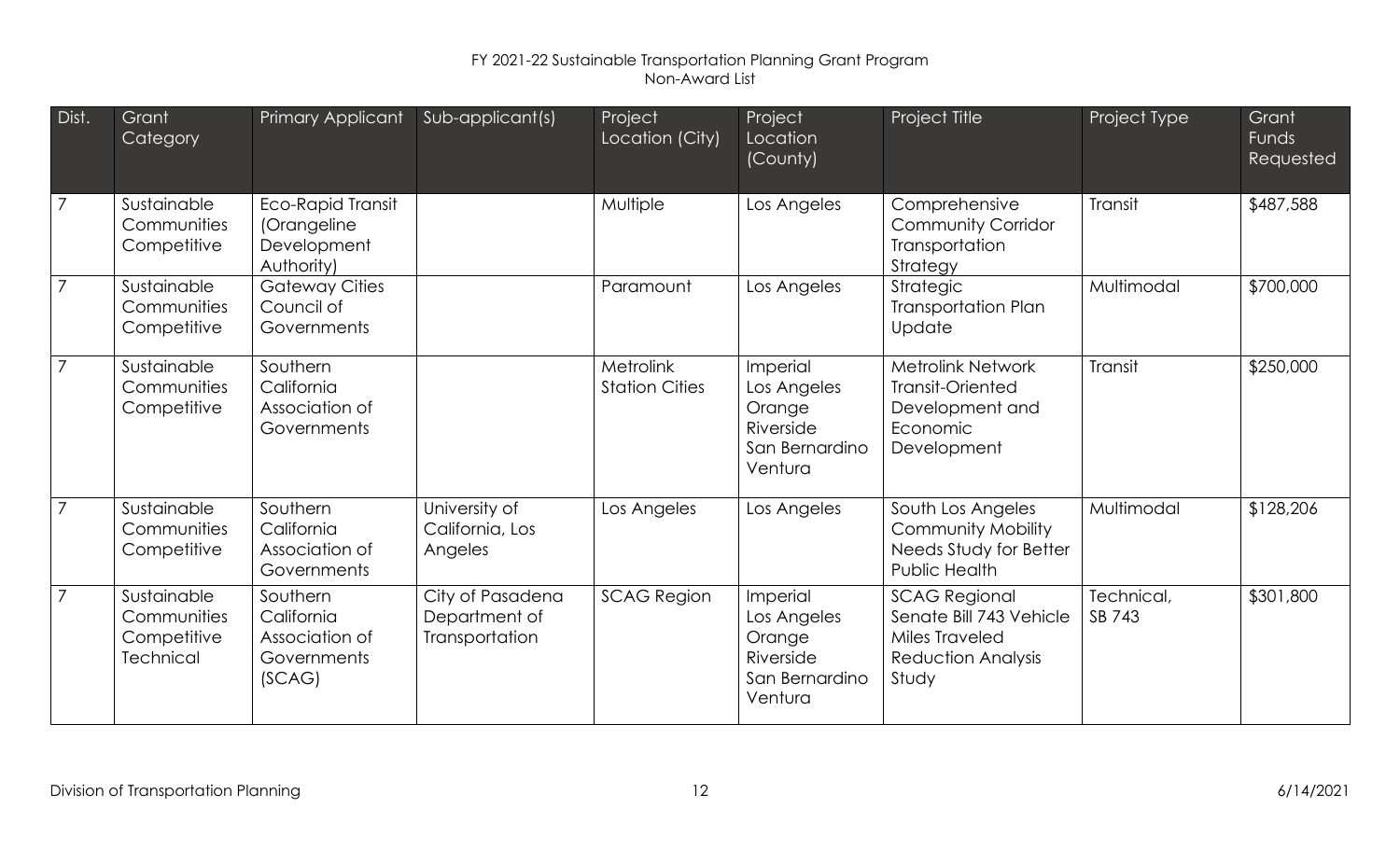| Dist.          | Grant<br>Category                                             | <b>Primary Applicant</b>                                | Sub-applicant(s)                              | Project<br>Location (City)     | Project<br>Location<br>(County) | Project Title                                                                                                          | Project Type                        | Grant<br>Funds<br>Requested |
|----------------|---------------------------------------------------------------|---------------------------------------------------------|-----------------------------------------------|--------------------------------|---------------------------------|------------------------------------------------------------------------------------------------------------------------|-------------------------------------|-----------------------------|
| $\overline{7}$ | Sustainable<br>Communities<br>Competitive                     | Southern<br>California<br>Association of<br>Governments | South Bay Cities<br>Council of<br>Governments | Carson<br>Gardena<br>Hawthorne | Los Angeles                     | Implementation<br>Planning for<br>Neighborhood<br>Mobility-Access Hubs<br>in South Bay<br>Disadvantaged<br>Communities | Multimodal                          | \$451,757                   |
| 8              | Sustainable<br><b>Communities</b><br>Competitive              | City of Adelanto                                        |                                               | Adelanto                       | San Bernardino                  | Specific Plan for<br>Adelanto Trail                                                                                    | Active<br>Transportation            | \$121,300                   |
| 8              | Sustainable<br><b>Communities</b><br>Competitive              | City of Indio                                           |                                               | Indio                          | Riverside                       | Active Transportation<br>Plan                                                                                          | Active<br>Transportation            | \$309,855                   |
| 8              | Sustainable<br>Communities<br>Competitive<br><b>Technical</b> | Morongo Band of<br><b>Mission Indians</b>               |                                               | Banning                        | Riverside                       | Morongo Climate<br>Change Adaptation<br>Plan                                                                           | Climate Change,<br><b>Technical</b> | \$250,000                   |
| 8              | Sustainable<br>Communities<br>Competitive<br><b>Technical</b> | Riverside Transit<br>Agency                             |                                               | Riverside                      | Riverside                       | Sustainable Service<br>Plan                                                                                            | Transit                             | \$184,025                   |
| 8              | Sustainable<br>Communities<br>Competitive                     | San Bernardino<br>County<br>Transportation<br>Authority |                                               | Countywide                     | San Bernardino                  | San Bernardino<br>County Long Range<br>Multimodal<br><b>Transportation Plan</b>                                        | Multimodal                          | \$594,479                   |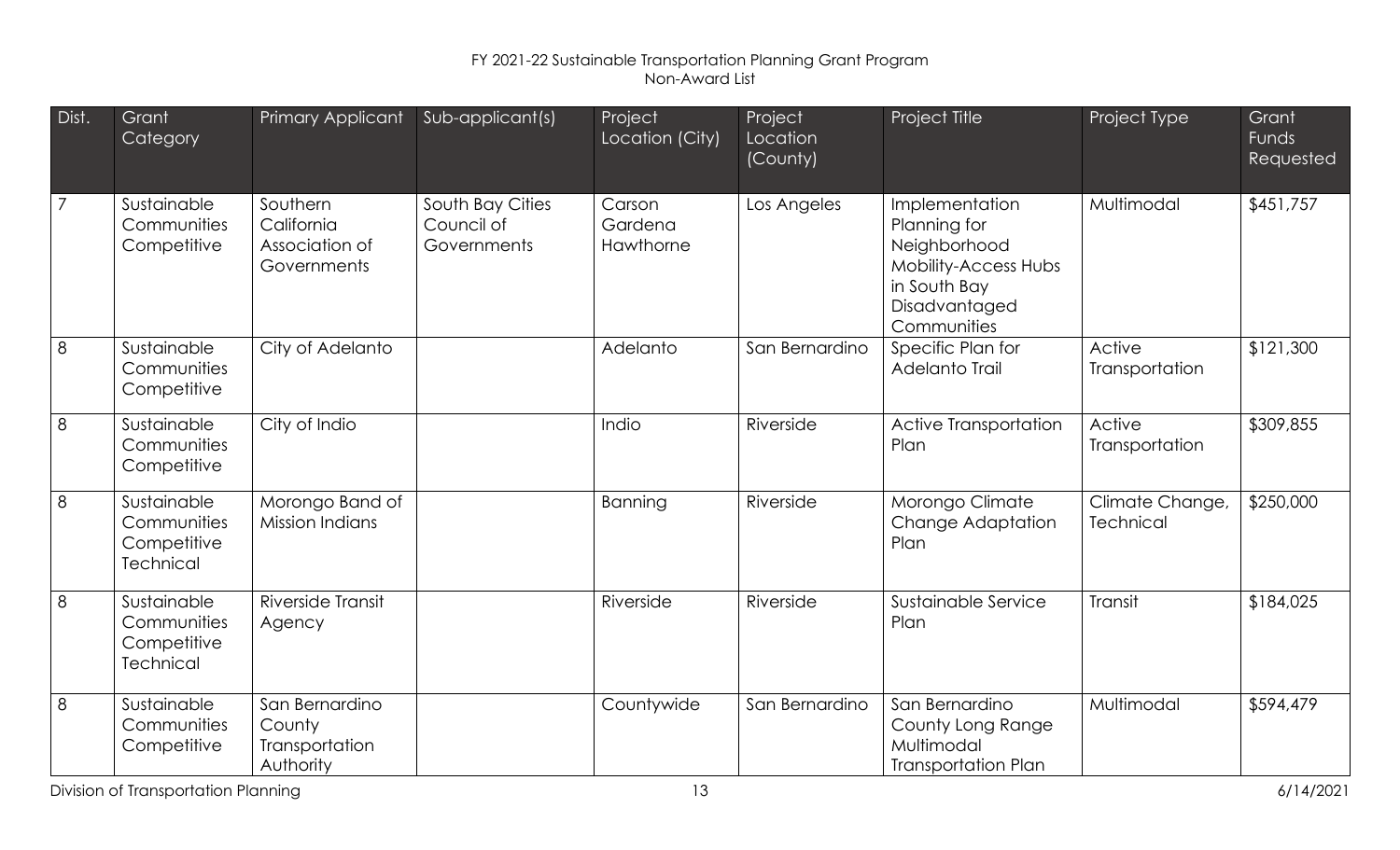| Dist. | Grant<br>Category                                             | Primary Applicant                                             | Sub-applicant(s)                                     | Project<br>Location (City)     | Project<br>Location<br>(County) | Project Title                                                                                         | Project Type                        | Grant<br>Funds<br>Requested |
|-------|---------------------------------------------------------------|---------------------------------------------------------------|------------------------------------------------------|--------------------------------|---------------------------------|-------------------------------------------------------------------------------------------------------|-------------------------------------|-----------------------------|
| 8     | Sustainable<br>Communities<br>Competitive                     | SunLine Transit<br>Agency                                     |                                                      | Eastern<br>Coachella<br>Valley | Riverside                       | Mobility Hub Design                                                                                   | Transit                             | \$309,855                   |
| 8     | Sustainable<br>Communities<br>Competitive                     | Town of Apple<br>Valley                                       |                                                      | <b>Apple Valley</b>            | San Bernardino                  | State Route 18<br>Corridor<br>Enhancement Plan<br>Phase II                                            | Corridor                            | \$295,855                   |
| 9     | Sustainable<br>Communities<br>Competitive                     | Mono County                                                   | Mono Local<br>Transportation<br>Commission           | Countywide                     | Mono                            | Lee Vining South Multi-<br><b>Modal Connector</b>                                                     | Active<br>Transportation            | \$109,500                   |
| 10    | Sustainable<br>Communities<br>Competitive                     | <b>Alpine County</b><br>Local<br>Transportation<br>Commission |                                                      | Countywide                     | Alpine                          | <b>Alpine County</b><br><b>Recreation Access</b><br>and User Safety Plan                              | Safety                              | \$141,205                   |
| 10    | Sustainable<br><b>Communities</b><br>Competitive              | Amador Transit                                                | <b>Amador County</b><br>Transportation<br>Commission | Sutter Creek                   | Amador                          | <b>Amador County Short</b><br>Range Transit Plan                                                      | Transit                             | \$134,000                   |
| 10    | Sustainable<br>Communities<br>Competitive                     | Mariposa County<br>Local<br>Transportation<br>Commission      |                                                      | Mariposa                       | Mariposa                        | Mariposa County<br><b>Active Transportation</b><br>Plan                                               | Active<br>Transportation            | \$168,207                   |
| 10    | Sustainable<br>Communities<br>Competitive<br><b>Technical</b> | San Joaquin<br>Council of<br>Governments                      |                                                      | Countywide                     | San Joaquin                     | Comprehensive<br>Electric Vehicle and<br><b>Alternative Fuels Vision</b><br>for San Joaquin<br>County | Technical,<br><b>Zero Emissions</b> | \$250,000                   |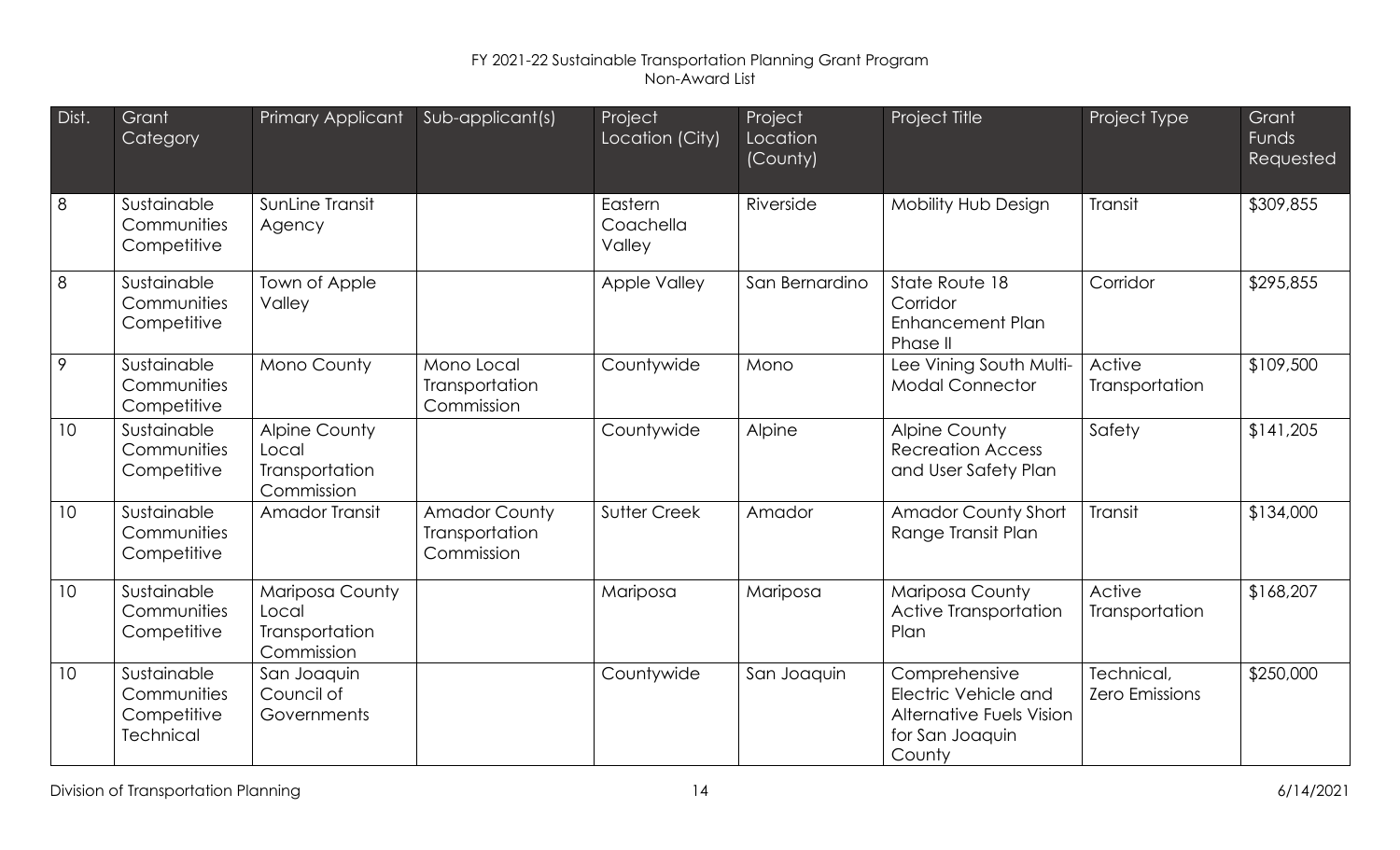| Dist. | Grant<br>Category                                             | Primary Applicant                                               | Sub-applicant(s)                                                | Project<br>Location (City) | Project<br>Location<br>(County)         | Project Title                                                                     | Project Type                                    | Grant<br>Funds<br>Requested |
|-------|---------------------------------------------------------------|-----------------------------------------------------------------|-----------------------------------------------------------------|----------------------------|-----------------------------------------|-----------------------------------------------------------------------------------|-------------------------------------------------|-----------------------------|
| 10    | Sustainable<br>Communities<br>Competitive                     | San Joaquin<br>County -<br>Department of<br>Public Works        |                                                                 | Stockton                   | San Joaquin                             | <b>Benjamin Holt Drive</b><br><b>Corridor Plan</b>                                | Corridor                                        | \$177,058                   |
| 10    | Sustainable<br>Communities<br>Competitive                     | San Joaquin<br>County -<br>Department of<br>Public Works        |                                                                 | Countywide                 | Unincorporated<br>San Joaquin<br>County | Countywide Sidewalk<br><b>Connectivity Plan</b>                                   | Active<br>Transportation                        | \$482,486                   |
| 10    | Sustainable<br>Communities<br>Competitive<br><b>Technical</b> | San Joaquin<br>County -<br>Department of<br><b>Public Works</b> |                                                                 | Countywide                 | San Joaquin                             | <b>Updated Traffic</b><br>Counts                                                  | Technical,<br>Data                              | \$184,200                   |
| 10    | Sustainable<br>Communities<br>Competitive                     | San Joaquin<br><b>Regional Transit</b><br><b>District</b>       | <b>Manticore Partners;</b><br><b>Zero Emissions</b><br>Advisors | Stockton                   | San Joaquin                             | San Joaquin County<br><b>Regional Transit District</b><br>Zero Emission Blueprint | Technical,<br>Transit,<br><b>Zero Emissions</b> | \$300,000                   |
| 11    | Sustainable<br>Communities<br>Competitive                     | City of Lemon<br>Grove                                          |                                                                 | Lemon Grove                | San Diego                               | Lemon Grove<br><b>Sustainable Mobility</b><br>Plan                                | Multimodal                                      | \$276,000                   |
| 11    | Sustainable<br>Communities<br>Competitive                     | City of National<br>City                                        |                                                                 | <b>National City</b>       | San Diego                               | <b>National City Safe</b><br>Routes to School<br>Sustainability Plan              | Active<br>Transportation,<br>Safety             | \$500,000                   |
| 11    | Sustainable<br>Communities<br>Competitive                     | City of Oceanside                                               |                                                                 | Oceanside                  | San Diego                               | Inland Rail Trail -<br>Oceanside<br>Multimodal Path<br><b>Feasibility Study</b>   | Active<br>Transportation                        | \$404,582                   |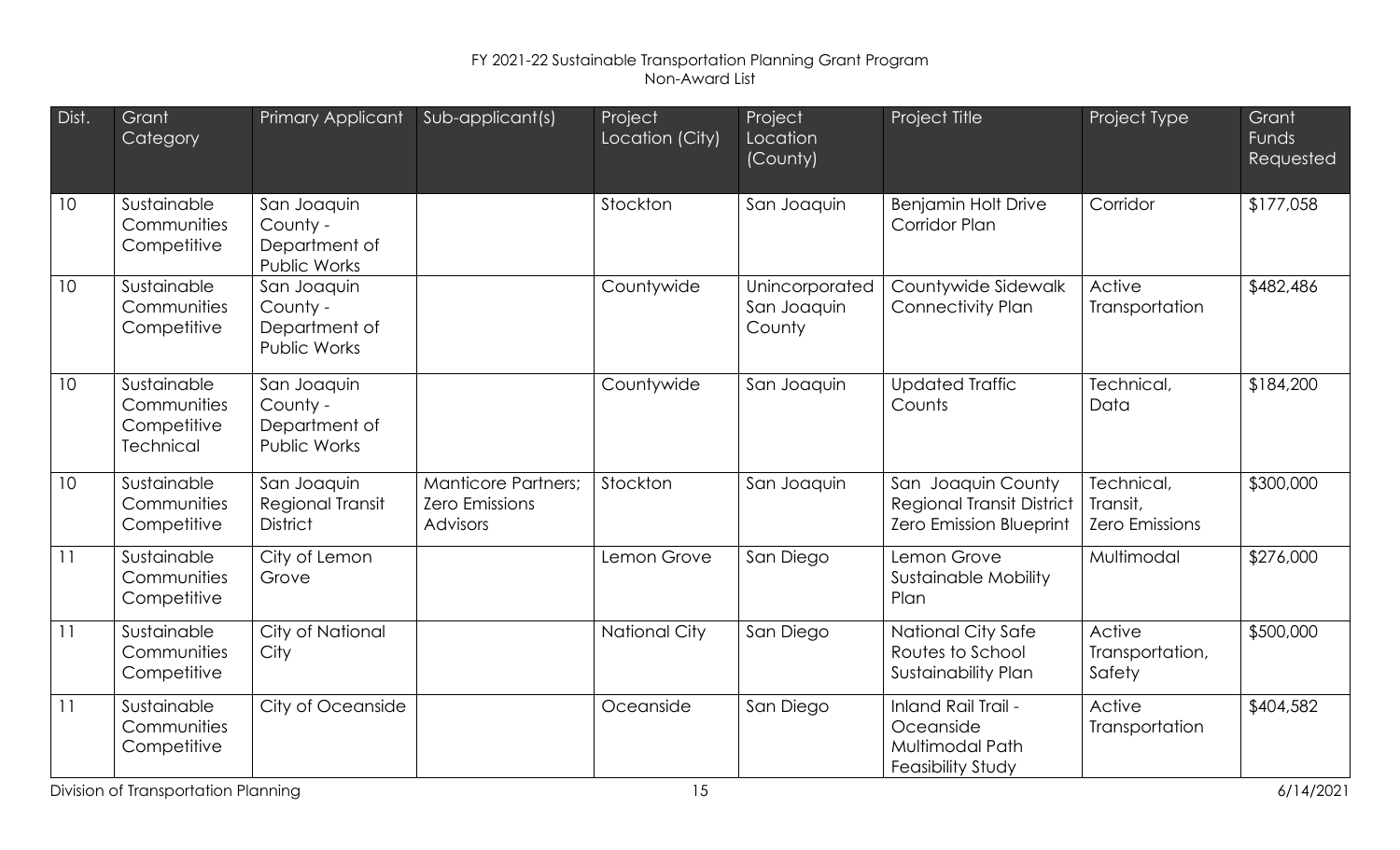| Dist.           | Grant<br>Category                                      | Primary Applicant      | Sub-applicant(s) | Project<br>Location (City) | Project<br>Location<br>$\overline{\text{(Country)}}$ | Project Title                                                                                              | Project Type                        | Grant<br><b>Funds</b><br>Requested |
|-----------------|--------------------------------------------------------|------------------------|------------------|----------------------------|------------------------------------------------------|------------------------------------------------------------------------------------------------------------|-------------------------------------|------------------------------------|
| 11              | Sustainable<br>Communities<br>Competitive              | City of Oceanside      |                  | Oceanside                  | San Diego                                            | Oceanside Coastal<br><b>Rail Trail Completion</b><br><b>Feasibility Study</b>                              | Active<br>Transportation            | \$308,000                          |
| 11              | Sustainable<br>Communities<br>Competitive              | City of San Diego      |                  | San Diego                  | San Diego                                            | Complete Streets<br>Unifying Plan                                                                          | Complete Streets                    | \$245,000                          |
| 11              | Sustainable<br>Communities<br>Competitive              | City of San Diego      |                  | San Diego                  | San Diego                                            | <b>Smart Mobility Plan</b>                                                                                 | Multimodal                          | \$290,000                          |
| $\overline{11}$ | Sustainable<br>Communities<br>Competitive              | City of Vista          |                  | Vista                      | San Diego                                            | Vista Transit Center<br>Multimodal Mobility<br>Plan                                                        | Transit                             | \$225,000                          |
| 11              | Sustainable<br>Communities<br>Competitive<br>Technical | County of San<br>Diego |                  | Countywide                 | San Diego                                            | Community Electric<br>Vehicle Charging<br>Infrastructure Plan in<br>the Unincorporated<br>San Diego County | Technical,<br><b>Zero Emissions</b> | \$184,939                          |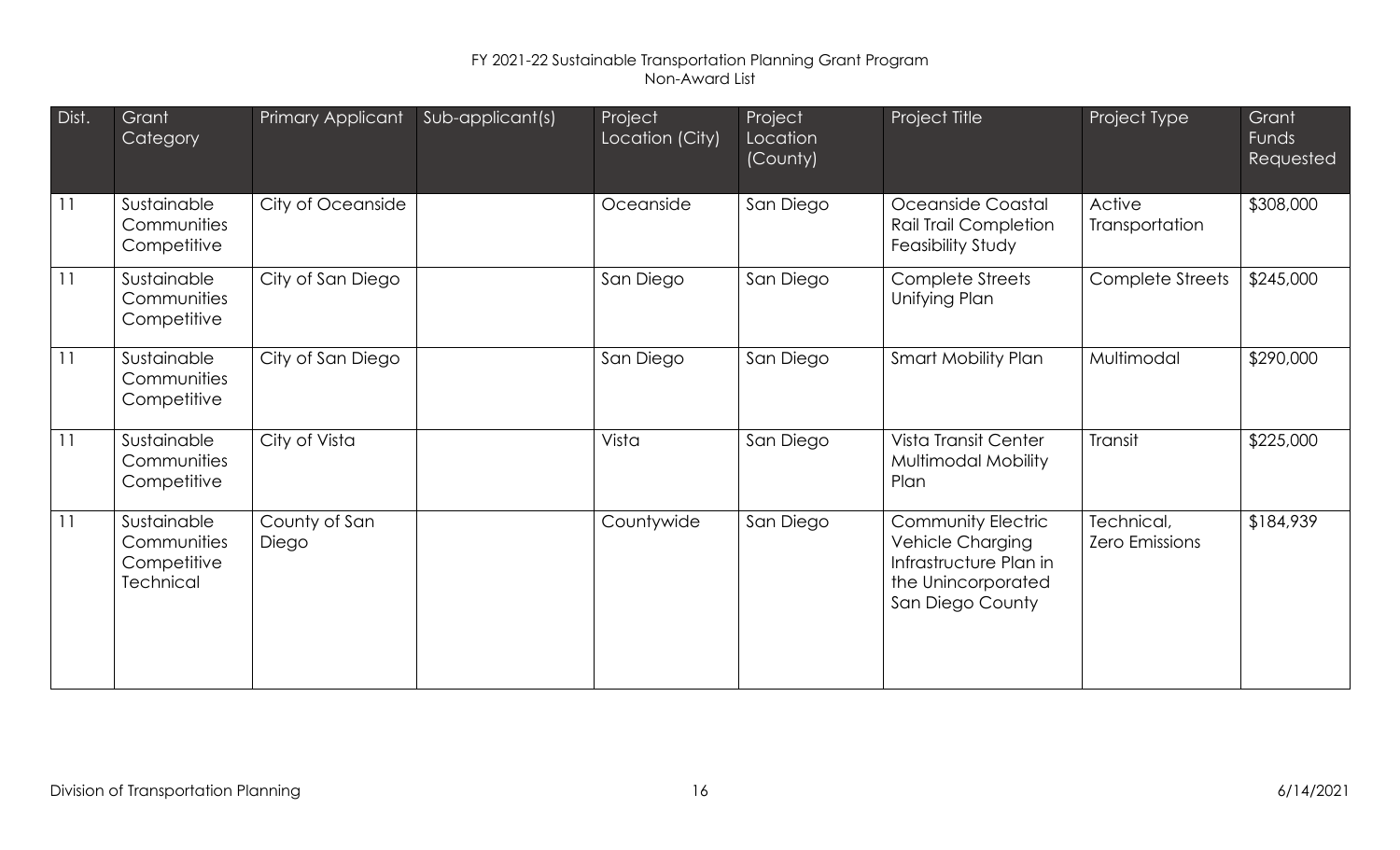| Dist.           | Grant<br>Category                                             | Primary Applicant                                      | Sub-applicant(s)                                        | Project<br>Location (City) | Project<br>Location<br>(County) | Project Title                                                                                          | Project Type                        | Grant<br>Funds<br>Requested |
|-----------------|---------------------------------------------------------------|--------------------------------------------------------|---------------------------------------------------------|----------------------------|---------------------------------|--------------------------------------------------------------------------------------------------------|-------------------------------------|-----------------------------|
| $\overline{11}$ | Sustainable<br>Communities<br>Competitive<br><b>Technical</b> | Ewiiaapaayp<br>Band of<br>Kumeyaay Indians             |                                                         | Alpine                     | San Diego                       | Long Range<br><b>Transportation Plan</b><br>Update                                                     | Multimodal                          | \$195,174                   |
| 11              | Sustainable<br>Communities<br>Competitive                     | <b>Imperial County</b><br>Transportation<br>Commission |                                                         | Countywide                 | Imperial                        | Developing a<br>Dynamic and<br><b>Sustainable Mobility</b><br>Network in the<br><b>Imperial Valley</b> | Multimodal                          | \$424,501                   |
| 11              | Sustainable<br>Communities<br>Competitive                     | San Diego<br>Association of<br>Governments             | City Heights<br>Community<br>Development<br>Corporation | Countywide                 | San Diego                       | Regionwide<br><b>Displacement Study</b>                                                                | <b>General Plan-</b><br>related     | \$400,000                   |
| 11              | Sustainable<br>Communities<br>Competitive<br><b>Technical</b> | San Diego<br>Association of<br>Governments             | County of San<br>Diego                                  | Countywide                 | San Diego                       | San Diego Regional<br><b>Zero Emission Vehicle</b><br>Incentive Program                                | Technical,<br><b>Zero Emissions</b> | \$399,000                   |
| 11              | Strategic<br>Partnerships                                     | San Diego<br>Association of<br>Governments             | San Diego County<br>Regional Airport<br>Authority       | Countywide                 | San Diego                       | Complete CorridAIR<br>Planning: A Regional<br>Strategy for<br><b>Advanced Air Mobility</b><br>Services | Technical,<br><b>Aeronautics</b>    | \$420,000                   |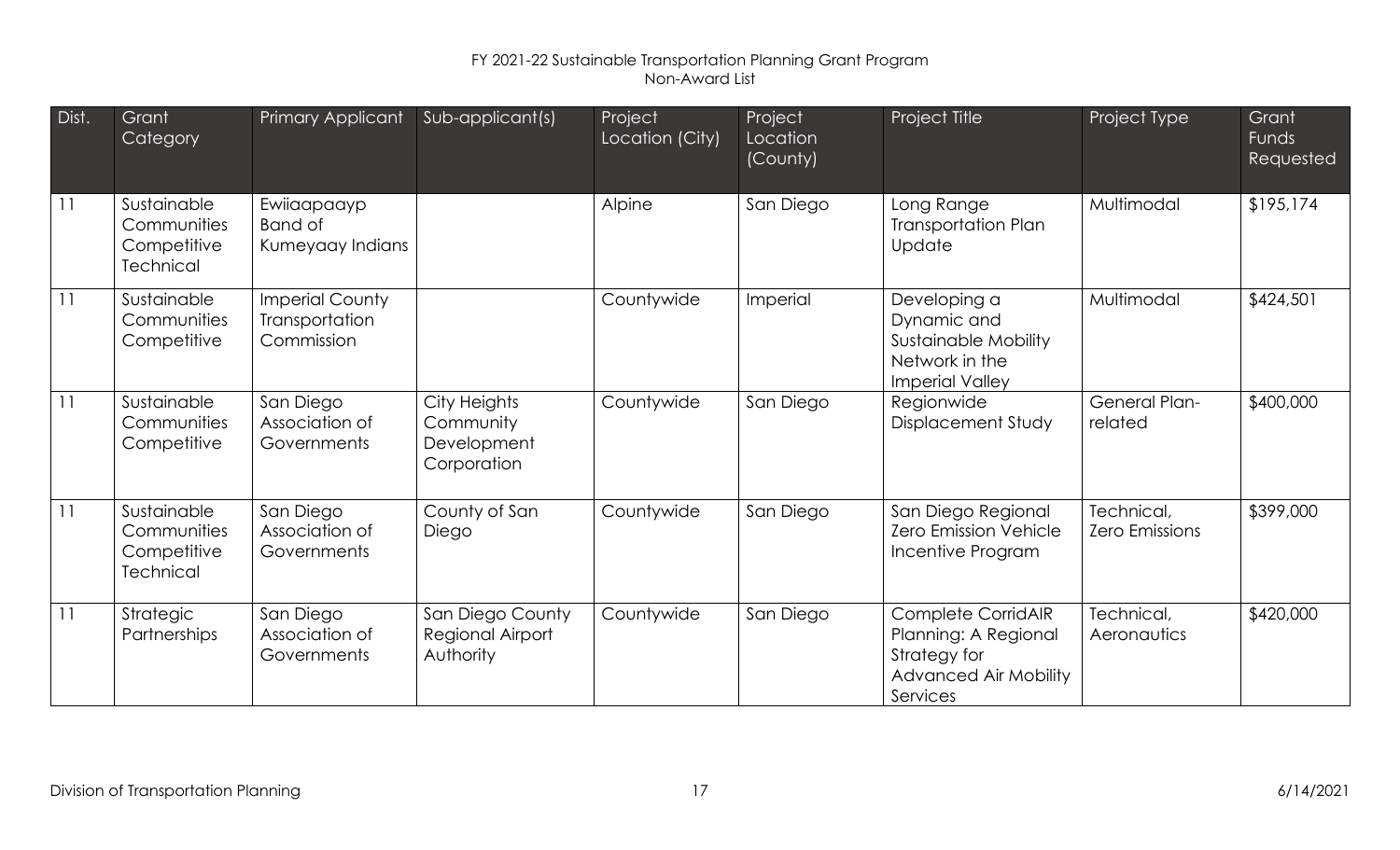| Dist. | Grant<br>Category                                             | <b>Primary Applicant</b>                               | Sub-applicant(s)                                                                  | Project<br>Location (City) | Project<br>Location<br>(County) | Project Title                                                                                       | Project Type                        | Grant<br><b>Funds</b><br>Requested |
|-------|---------------------------------------------------------------|--------------------------------------------------------|-----------------------------------------------------------------------------------|----------------------------|---------------------------------|-----------------------------------------------------------------------------------------------------|-------------------------------------|------------------------------------|
| 11    | Strategic<br>Partnerships<br>Transit                          | San Diego<br>Association of<br>Governments             | San Diego<br>Metropolitan Transit<br>System;<br>City of San Diego                 | San Diego                  | San Diego                       | On the Move:<br>Innovative Transit<br>Priority Solutions for<br><b>Complete Streets</b>             | Transit                             | \$378,244                          |
| 11    | Strategic<br>Partnerships<br>Transit                          | San Diego<br>Association of<br>Governments             | San Diego<br>Metropolitan Transit<br>System                                       | Countywide                 | San Diego                       | <b>Automated Passenger</b><br>Counting<br>Performance<br><b>Monitoring Dashboard</b>                | Technical,<br>Transit,<br>Data      | \$500,000                          |
| 11    | Sustainable<br>Communities<br>Competitive<br><b>Technical</b> | San Diego<br>Association of<br>Governments<br>(SANDAG) | University of<br>California San<br>Diego, Halıcıoğlu<br>Data Science<br>Institute | Countywide                 | San Diego                       | <b>SANDAG Open Data</b><br>Portal                                                                   | Technical,<br>Data                  | \$285,000                          |
| 11    | Sustainable<br>Communities<br>Competitive                     | San Pasqual Band<br>of Mission Indians                 |                                                                                   | <b>Valley Center</b>       | San Diego                       | San Pasqual Band of<br><b>Mission Indians</b><br>Comprehensive Long<br>Range Transportation<br>Plan | Multimodal                          | \$283,000                          |
| 12    | Sustainable<br>Communities<br>Competitive                     | City of Rancho<br>Santa Margarita<br>(RSM)             |                                                                                   | Rancho Santa<br>Margarita  | Orange                          | <b>RSM School Route</b><br>Analysis                                                                 | Active<br>Transportation,<br>Safety | \$150,000                          |
| 12    | Sustainable<br>Communities<br>Competitive                     | City of Santa Ana                                      |                                                                                   | Santa Ana                  | Orange                          | Safe Mobility Santa<br>Ana Plan Update                                                              | Multimodal,<br>Safety               | \$250,000                          |